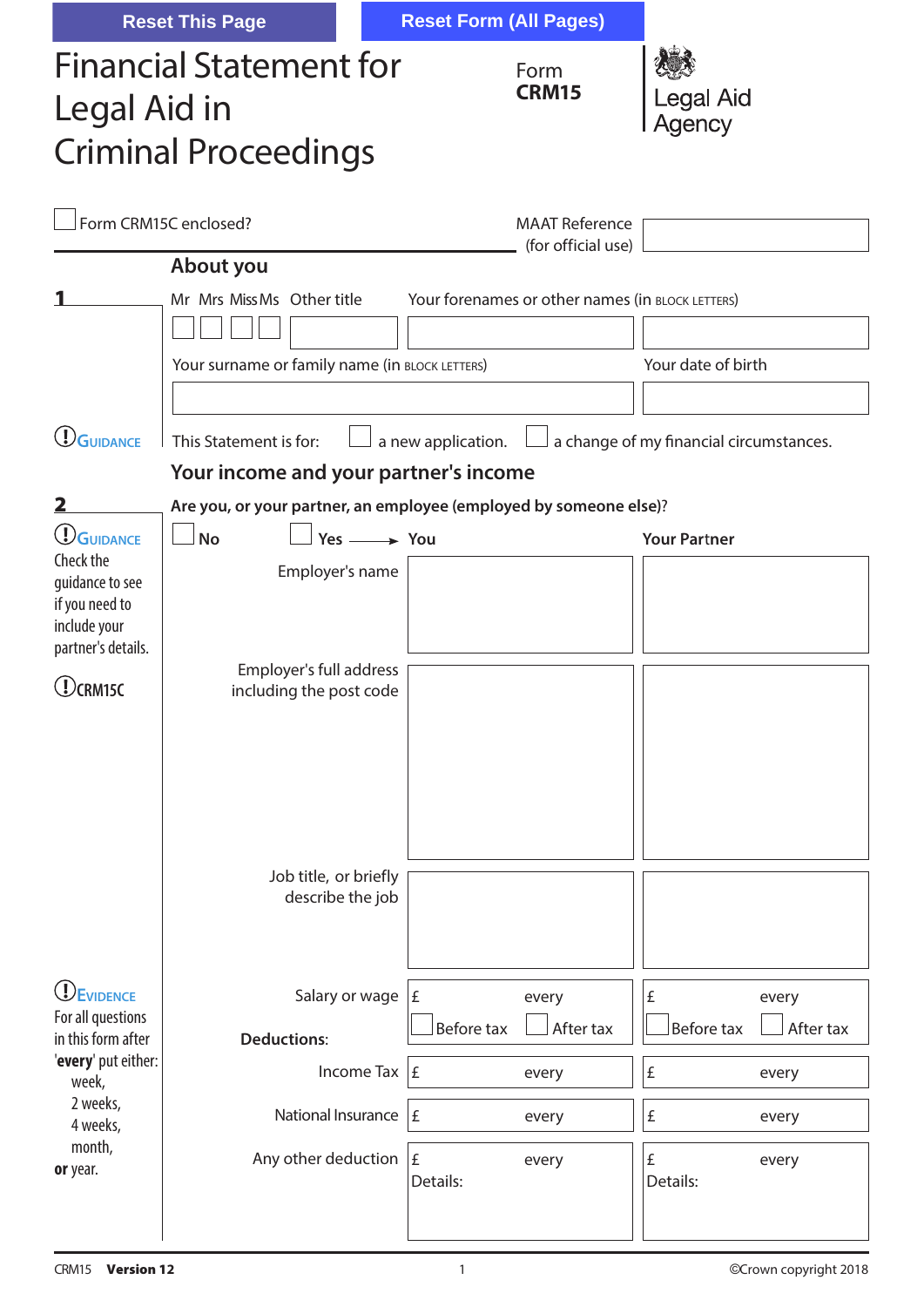| 3                                          |                          |                                               |     | Are you or your partner self-employed, employed in a business partnership, or employed as<br>either a company director or a shareholder in a private company?           |                     |                                           |
|--------------------------------------------|--------------------------|-----------------------------------------------|-----|-------------------------------------------------------------------------------------------------------------------------------------------------------------------------|---------------------|-------------------------------------------|
| <b>U</b> GUIDANCE                          | <b>No</b>                | $Yes \longrightarrow You$                     |     |                                                                                                                                                                         | <b>Your Partner</b> |                                           |
| If you √ Yes, put                          | Self-employed:           |                                               |     |                                                                                                                                                                         |                     |                                           |
| <b>NIL</b> in any answer<br>box which does |                          | the number of businesses                      |     |                                                                                                                                                                         |                     |                                           |
| not apply to you or                        |                          | Business partnership:                         |     |                                                                                                                                                                         |                     |                                           |
| your partner.                              |                          | the number of partnerships                    |     |                                                                                                                                                                         |                     |                                           |
|                                            | Director or Shareholder: | the number of private companies               |     |                                                                                                                                                                         |                     |                                           |
|                                            |                          |                                               |     |                                                                                                                                                                         |                     |                                           |
|                                            |                          |                                               |     | Have you or your partner received a self assessment tax calculation sheet from<br>HM Revenue and Customs telling you about your tax liability, within the last 2 years? |                     |                                           |
| <b>U</b> GUIDANCE                          | <b>No</b>                | $Yes \longrightarrow You$                     |     |                                                                                                                                                                         |                     |                                           |
|                                            |                          |                                               |     |                                                                                                                                                                         | <b>Your Partner</b> |                                           |
| UEVIDENCE                                  |                          | The tax liability                             | E   | every                                                                                                                                                                   | £                   | every                                     |
| 5                                          |                          |                                               |     | About the first or only business, partnership, directorship or shareholding which                                                                                       |                     |                                           |
|                                            |                          |                                               |     | you told us about in question 3. Please give details in the table.                                                                                                      |                     |                                           |
| <b>U</b> GUIDANCE                          |                          |                                               | You |                                                                                                                                                                         | <b>Your Partner</b> |                                           |
| <b>JEVIDENCE</b>                           |                          | Total turnover over the last                  | £   | every 12 months                                                                                                                                                         | £                   | every 12 months                           |
| $\bigcup$ CRM15C                           |                          | 12 months<br>Total drawings over the last     |     |                                                                                                                                                                         |                     |                                           |
| Some parts of                              | 12 months                |                                               | £   | every 12 months                                                                                                                                                         | Ι£                  | every 12 months                           |
| this question may<br>not apply to you      |                          | Total profit over the last<br>12 months       |     | every 12 months                                                                                                                                                         | $\mathbf{f}$        | every 12 months                           |
| or your partner.                           |                          |                                               |     |                                                                                                                                                                         |                     |                                           |
| If you think a box                         |                          | Percentage share of profit                    |     | per cent (%)                                                                                                                                                            |                     | per cent (%)                              |
| does not apply, say<br>that in the box.    |                          | Director's salary or<br>remuneration received | £   |                                                                                                                                                                         | £                   |                                           |
| If a question                              |                          | Total income from share sales                 | Ι£  |                                                                                                                                                                         | £                   |                                           |
| asks for a sum of                          |                          | The trading name of                           |     |                                                                                                                                                                         |                     |                                           |
| money and the                              |                          | the business or partnership                   |     |                                                                                                                                                                         |                     |                                           |
| amount is £NIL,<br>put NIL.                |                          |                                               |     |                                                                                                                                                                         |                     |                                           |
|                                            |                          | The trading address or                        |     |                                                                                                                                                                         |                     |                                           |
|                                            |                          | registered address                            |     |                                                                                                                                                                         |                     |                                           |
|                                            |                          |                                               |     |                                                                                                                                                                         |                     |                                           |
|                                            |                          |                                               |     |                                                                                                                                                                         |                     |                                           |
|                                            |                          |                                               |     |                                                                                                                                                                         |                     |                                           |
|                                            |                          | In business with anyone else?                 | No  | $\vert$ Yes $\rightarrow$ Their name(s):                                                                                                                                | No l                | $\forall$ es $\rightarrow$ Their name(s): |
|                                            |                          |                                               |     |                                                                                                                                                                         |                     |                                           |
|                                            |                          |                                               |     |                                                                                                                                                                         |                     |                                           |
|                                            |                          | The nature of the business                    |     |                                                                                                                                                                         |                     |                                           |
|                                            |                          |                                               |     |                                                                                                                                                                         |                     |                                           |
|                                            |                          | How many people work for<br>the business?     |     |                                                                                                                                                                         |                     |                                           |
|                                            |                          | The date when the business                    |     |                                                                                                                                                                         |                     |                                           |
|                                            |                          | began trading                                 |     |                                                                                                                                                                         |                     |                                           |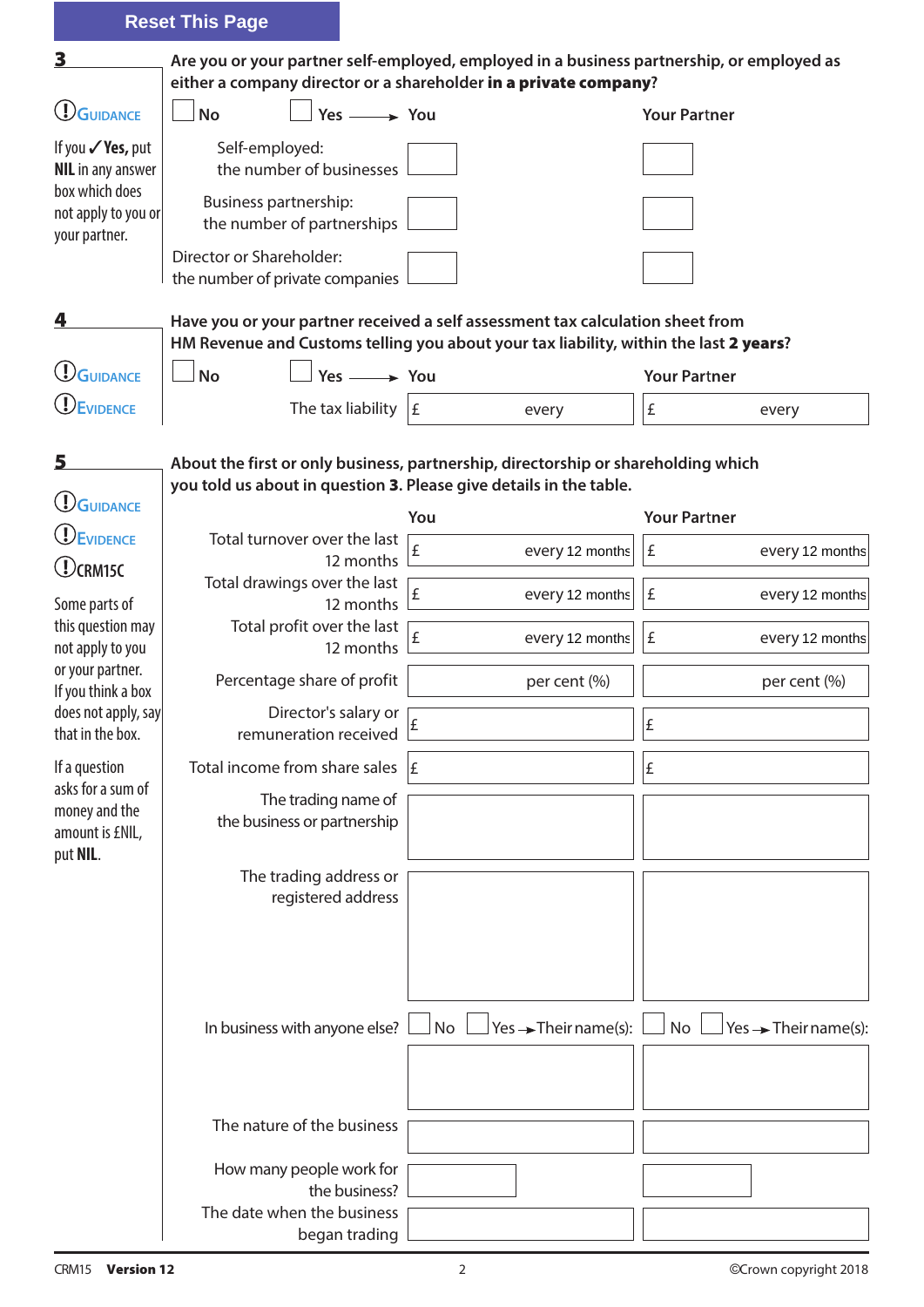|                                      | <b>Reset This Page</b>                                                                                                       |                                                                                                             |                               |
|--------------------------------------|------------------------------------------------------------------------------------------------------------------------------|-------------------------------------------------------------------------------------------------------------|-------------------------------|
| 6                                    | Do you or your partner receive from work any benefit that is not money - such as a company                                   |                                                                                                             |                               |
| <b>U</b> GUIDANCE                    | vehicle, relocation payments, vouchers for childcare, or private health insurance?<br><b>No</b><br>$Yes \longrightarrow You$ |                                                                                                             | <b>Your Partner</b>           |
| <b>U</b> EVIDENCE                    | The total value $ E $                                                                                                        |                                                                                                             | £                             |
|                                      |                                                                                                                              |                                                                                                             |                               |
|                                      | Do you or your partner receive the State Pension or any of the Benefits listed here?                                         |                                                                                                             |                               |
|                                      | <b>No</b><br>$Yes \longrightarrow You$                                                                                       |                                                                                                             | <b>Your Partner</b>           |
| If you do not<br>receive the pension | State Pension                                                                                                                | £<br>every                                                                                                  | £<br>every                    |
| or a benefit, put                    | Child Benefit $E$                                                                                                            | every                                                                                                       | £<br>every                    |
| <b>NIL</b> after the £.              | <b>Working Tax Credits and</b><br><b>Child Tax credits</b>                                                                   | £<br>every                                                                                                  | £<br>every                    |
|                                      | <b>Universal Credit</b>                                                                                                      | £<br>every                                                                                                  | £<br>every                    |
|                                      | <b>Incapacity Benefit</b>                                                                                                    | £<br>every                                                                                                  | £<br>every                    |
|                                      | Industrial Injuries<br><b>Disablement Benefit</b>                                                                            | £<br>every                                                                                                  | £<br>every                    |
| <b>GUIDANCE</b>                      | Contribution-based Job<br>Seekers Allowance                                                                                  | £<br>every                                                                                                  | £<br>every                    |
|                                      | Other Benefits $ E $<br>(except Housing Benefit)                                                                             | every<br>The benefit:                                                                                       | £<br>every<br>The benefit:    |
| 8                                    | When you answered question 7, did you say that you or your partner received child benefit?<br><b>No</b>                      | Yes - At their next birthday, how many children will be aged:<br>$2$ to 4<br>1 year<br>11 to 12<br>13 to 15 | 5 to 7<br>8 to 10<br>16 to 18 |
| 9                                    | Do you or your partner receive a private pension, or a pension from an employer?                                             |                                                                                                             |                               |
|                                      | $Yes \longrightarrow You$<br><b>No</b>                                                                                       |                                                                                                             | <b>Your Partner</b>           |
| UEVIDENCE                            | Total pension <b>before</b> tax $\mathbf{f}$                                                                                 | every                                                                                                       | $\pounds$<br>every            |
| <b>10</b>                            | Do you or your partner receive maintenance payments for anyone in your household?                                            |                                                                                                             |                               |
|                                      | <b>No</b><br>$Yes \longrightarrow You$                                                                                       |                                                                                                             | <b>Your Partner</b>           |
| $U$ EVIDENCE                         | The total amount you<br>each receive                                                                                         | every                                                                                                       | £<br>every                    |
| 11                                   | Do you or your partner receive interest or income from any savings or other investment?                                      |                                                                                                             |                               |
| UGUIDANCE                            | $Yes \longrightarrow You$<br><b>No</b>                                                                                       |                                                                                                             | <b>Your Partner</b>           |
| <b>JEVIDENCE</b>                     | The total amount you each<br>receive from all investments                                                                    | every                                                                                                       | £<br>every                    |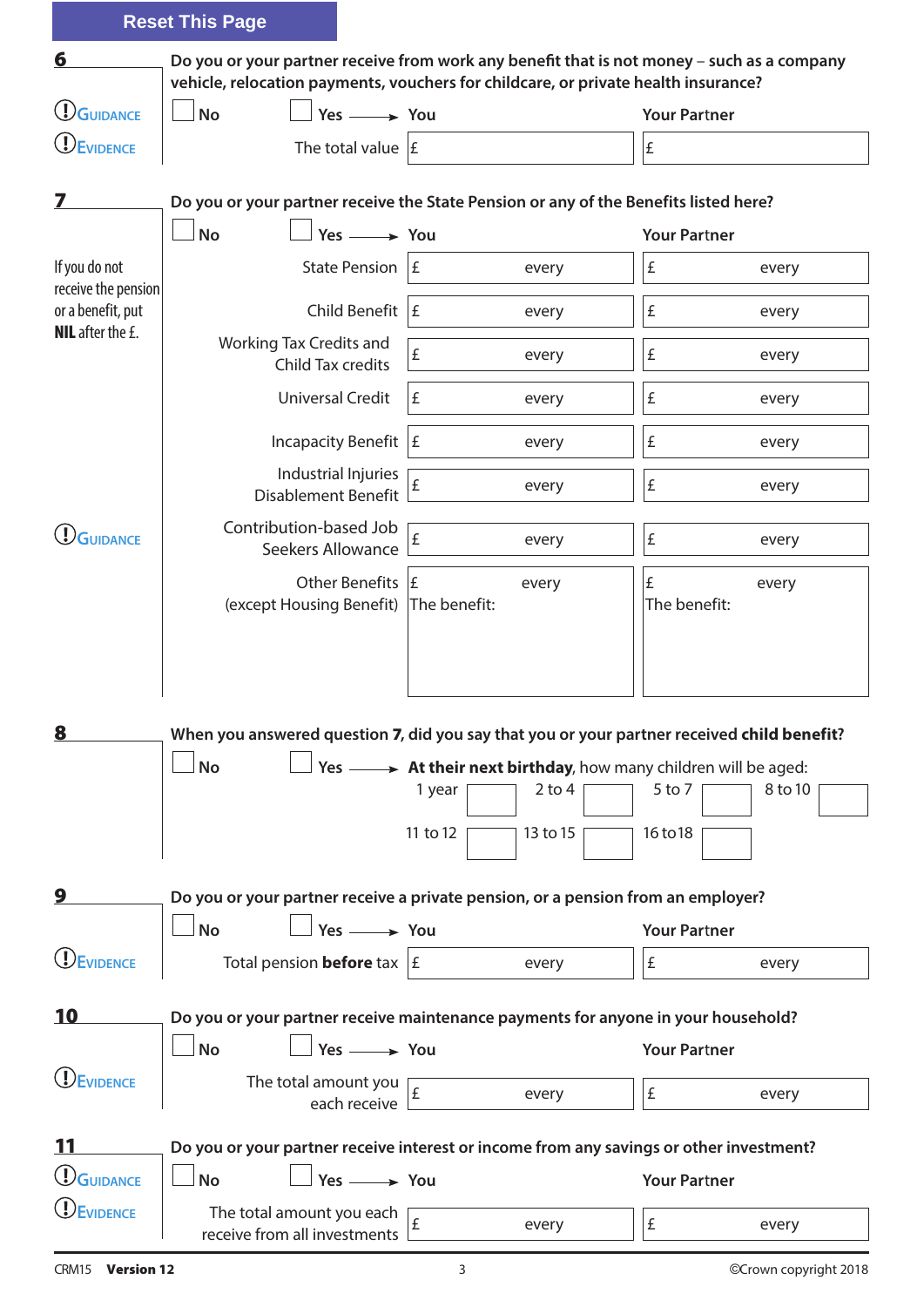| <b>Reset This Page</b> |  |
|------------------------|--|
|------------------------|--|

| 12                                      |                                                                                                                                                                      |                                                               |                                                                                      |
|-----------------------------------------|----------------------------------------------------------------------------------------------------------------------------------------------------------------------|---------------------------------------------------------------|--------------------------------------------------------------------------------------|
|                                         | Do you or your partner receive any income from the sources listed here?                                                                                              |                                                               |                                                                                      |
|                                         | $Yes \longrightarrow You$<br><b>No</b>                                                                                                                               |                                                               | <b>Your Partner</b>                                                                  |
| $\checkmark$ one or more<br>boxes       | Student grant or loan                                                                                                                                                |                                                               |                                                                                      |
|                                         | Board or rent from                                                                                                                                                   |                                                               |                                                                                      |
|                                         | a family lodger or tenant                                                                                                                                            |                                                               |                                                                                      |
| <b>J</b> EVIDENCE                       | Rent from another property                                                                                                                                           |                                                               |                                                                                      |
|                                         | Financial support from<br>anyone else or from<br>someone who allows you<br>to use assets or money                                                                    |                                                               |                                                                                      |
| <b>J</b> EVIDENCE                       | Income from any other source<br>which you have not stated in<br>questions 2 to 11. Please explain                                                                    |                                                               |                                                                                      |
|                                         | The total amount received<br>from all sources in this question                                                                                                       | every                                                         | £<br>every                                                                           |
| 13                                      | Do your answers to the previous questions tell us that you have no income from any of                                                                                |                                                               |                                                                                      |
|                                         | the sources which we have asked about?                                                                                                                               |                                                               |                                                                                      |
| <b>U</b> GUIDANCE                       | <b>No</b>                                                                                                                                                            |                                                               | Yes $\longrightarrow$ How do you and your partner pay your bills and daily expenses? |
| $\mathbb{U}$ CRM15C                     |                                                                                                                                                                      |                                                               |                                                                                      |
| 14<br>$\mathbf{I}$<br><b>U</b> GUIDANCE | Your outgoings and your partner's outgoings<br>For the place where you usually live, do you or your partner pay:<br>$\Box$ Rent: Go to 15<br>None of these: Go to 16 | $\Box$ Mortgage: Go to 15 $\Box$ Board and Lodgings: Go to 17 |                                                                                      |
| <u>15</u>                               | What is the total amount that you and your partner, together,                                                                                                        |                                                               |                                                                                      |
| (I) GUIDANCE                            | pay for the rent or mortgage, after taking away housing benefit?                                                                                                     |                                                               |                                                                                      |
| (DEVIDENCE                              |                                                                                                                                                                      | £<br>every                                                    |                                                                                      |
| <u> 16 </u>                             | For your usual home address, what is the total amount that<br>you and your partner, together, pay for Council Tax?                                                   |                                                               |                                                                                      |
| <b>U</b> EVIDENCE                       |                                                                                                                                                                      |                                                               |                                                                                      |
|                                         |                                                                                                                                                                      | £<br>every                                                    | Go to 18                                                                             |
| 17                                      | If you usually pay for Board and Lodgings:                                                                                                                           |                                                               |                                                                                      |
| (UGUIDANCE                              | How much do you and your partner, together, pay for the board and lodgings?                                                                                          |                                                               |                                                                                      |
| U EVIDENCE                              |                                                                                                                                                                      | £<br>every                                                    |                                                                                      |
|                                         | How much of the amount you pay for board and lodging is for food?                                                                                                    |                                                               |                                                                                      |
|                                         |                                                                                                                                                                      | £<br>every                                                    |                                                                                      |
|                                         | The name of the person who you pay for your board and lodgings                                                                                                       |                                                               |                                                                                      |
|                                         |                                                                                                                                                                      |                                                               |                                                                                      |
|                                         | Question 17 continues -                                                                                                                                              |                                                               |                                                                                      |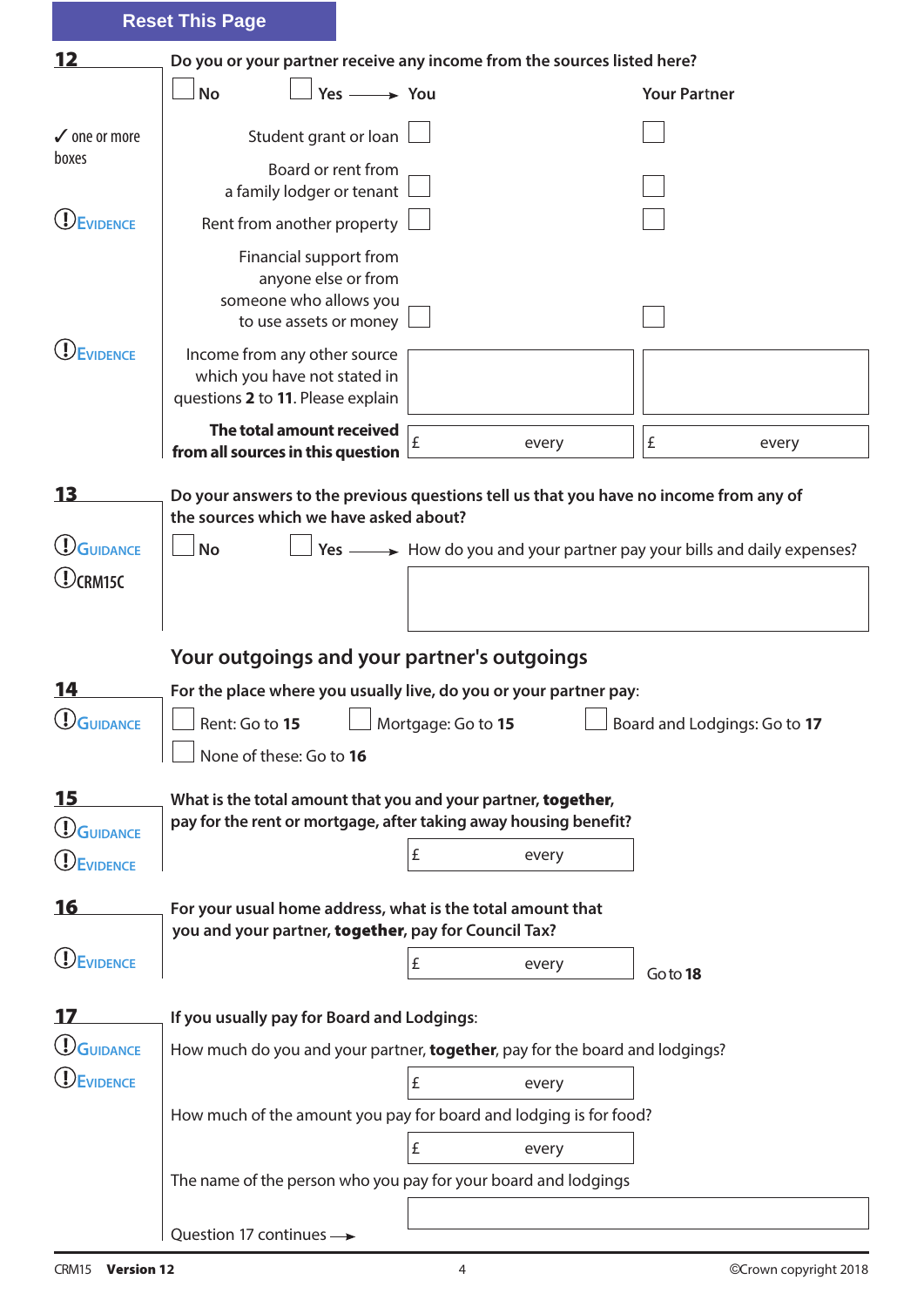|                                                         | <b>Reset This Page</b>                                                                                                             |                                                                           |                                                                                                        |                                                                                           |
|---------------------------------------------------------|------------------------------------------------------------------------------------------------------------------------------------|---------------------------------------------------------------------------|--------------------------------------------------------------------------------------------------------|-------------------------------------------------------------------------------------------|
|                                                         | Your relationship to the person who you pay                                                                                        |                                                                           |                                                                                                        |                                                                                           |
|                                                         |                                                                                                                                    |                                                                           |                                                                                                        |                                                                                           |
| <b>18</b>                                               | Do you or your partner pay childcare costs to a registered care provider for<br>any children who live with you?                    |                                                                           |                                                                                                        |                                                                                           |
| <b>U</b> GUIDANCE                                       | <b>No</b>                                                                                                                          |                                                                           | Yes $\longrightarrow$ The total amount which you and your partner,<br>together, pay for child care.    |                                                                                           |
| <b>DEVIDENCE</b>                                        |                                                                                                                                    | £                                                                         | every                                                                                                  |                                                                                           |
| <u>19</u>                                               | Do you or your partner pay maintenance to any ex-partners, or<br>for any children who do not live with you or your partner?        |                                                                           |                                                                                                        |                                                                                           |
| <b>UGUIDANCE</b>                                        | <b>No</b>                                                                                                                          |                                                                           | Yes $\longrightarrow$ The total amount which you and your partner,<br>together, pay for maintenance.   |                                                                                           |
| <b>U</b> EVIDENCE                                       |                                                                                                                                    | £                                                                         | every                                                                                                  |                                                                                           |
| 20                                                      |                                                                                                                                    |                                                                           |                                                                                                        | Do you or your partner already pay any contributions towards civil or criminal legal aid? |
| <b>U</b> GUIDANCE                                       | <b>No</b>                                                                                                                          |                                                                           | Yes $\longrightarrow$ The total amount which you and your partner,<br>together, pay towards legal aid. |                                                                                           |
|                                                         |                                                                                                                                    | £                                                                         | every                                                                                                  |                                                                                           |
|                                                         |                                                                                                                                    |                                                                           |                                                                                                        | Criminal case reference or Civil certificate number (or both)                             |
|                                                         |                                                                                                                                    |                                                                           |                                                                                                        |                                                                                           |
|                                                         | In the last 2 years, have you or your partner paid income tax at the 40% rate?                                                     |                                                                           |                                                                                                        |                                                                                           |
| <b>UEVIDENCE</b>                                        | <b>No</b>                                                                                                                          | $\begin{array}{ccc} \hline \end{array}$<br>$Yes \longrightarrow \Box You$ | <b>Your Partner</b>                                                                                    |                                                                                           |
| 22                                                      | Are you charged with an indictable offence or an either way offence?                                                               |                                                                           |                                                                                                        |                                                                                           |
| <b>U</b> GUIDANCE                                       | No: Go to 30                                                                                                                       | Yes: Goto 23                                                              |                                                                                                        |                                                                                           |
|                                                         | Your land and property, and that of your partner                                                                                   |                                                                           |                                                                                                        |                                                                                           |
| 23                                                      | Do you or your partner own or part-own land or property of any kind including<br>your own home, in the United Kingdom or overseas? |                                                                           |                                                                                                        |                                                                                           |
| <b>U</b> GUIDANCE<br>If you √ Yes, put                  | No: Go to 26                                                                                                                       | $Yes \longrightarrow You$                                                 | <b>Your Partner</b>                                                                                    | You and Your Partner jointly                                                              |
| NIL in a box if you<br>or your partner<br>do not own or | 1 How many pieces of land?                                                                                                         |                                                                           |                                                                                                        |                                                                                           |
| part-own property<br>or land.                           | 2 How many properties,<br>residential and commercial?                                                                              |                                                                           |                                                                                                        |                                                                                           |
| 24                                                      | Does your answer to question 23 at 2, include an address which is not                                                              |                                                                           |                                                                                                        |                                                                                           |
| <b>U</b> GUIDANCE<br>Your 'usual home                   | the usual home address of you or your partner?                                                                                     |                                                                           | <b>No:</b> Go to 25 $\Box$ Yes $\longrightarrow$ The address, and the postcode if applicable.          |                                                                                           |
| address' means an<br>address at 2 or 13                 | $\mathbb{Q}_{\mathsf{CRM15C}}$                                                                                                     |                                                                           |                                                                                                        |                                                                                           |
| on form CRM14.                                          | If there are other properties or pieces of                                                                                         |                                                                           |                                                                                                        |                                                                                           |
|                                                         | land, give the addresses and postcodes,<br>if applicable, on form CRM15C.                                                          |                                                                           |                                                                                                        | Postcode                                                                                  |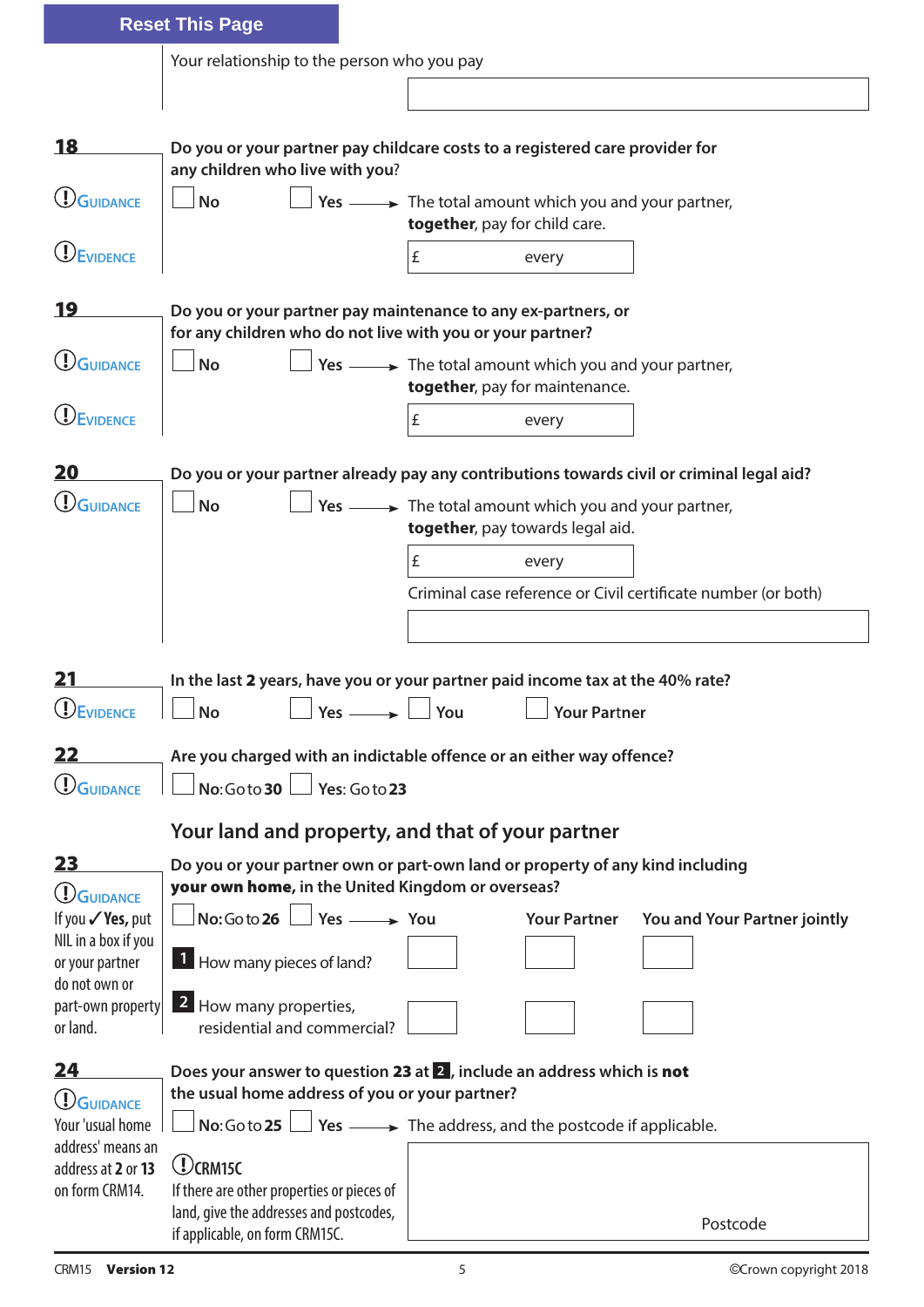| 25<br>About land or a property that is a usual home address, or has an address which<br>you gave at question 24<br>J <sub>GUIDANCE</sub><br>Your answers to 1 to 5 are for:<br>your usual home address<br>your partner's usual home address<br>an address at question 24<br>The percentage of the property or land which you and your partner own (see the side panel)<br>1 Do not include<br>the percentage<br>You<br>per cent (%)<br>Partner<br>owned by a<br>mortgage lender.<br>2 Does anyone else own a share of this property or land (see the side panel)?<br><b>No</b><br>Yes $\longrightarrow$ Their name(s) and relationship to you<br>2 Do not include<br>the share owned<br>by a mortgage<br>lender.<br>3 Is there a mortgage which has to be paid off?<br>$Yes \longrightarrow Total amount owing$<br><b>No</b><br>£<br><b>U</b> GUIDANCE<br>4 What is the estimated market value of this property or land?<br>£<br>$\bigcup$ CRM15C<br>5 Type of property<br>If you have told us<br>Residential:<br>Detached<br>Semi-detached<br>$\Box$ Terraced<br>Bungalow<br>that there is more<br>Flat or Maisonette<br>than one property<br>which is a usual<br>home address,<br>or that there are<br><b>Number of bedrooms</b><br>other properties<br>or pieces of land<br>which you or your<br><b>Commercial:</b><br>What is the commercial property used for?<br>partner own or<br>co-own, use form<br><b>CRM15C to answer</b><br>1 to 5 for that |
|---------------------------------------------------------------------------------------------------------------------------------------------------------------------------------------------------------------------------------------------------------------------------------------------------------------------------------------------------------------------------------------------------------------------------------------------------------------------------------------------------------------------------------------------------------------------------------------------------------------------------------------------------------------------------------------------------------------------------------------------------------------------------------------------------------------------------------------------------------------------------------------------------------------------------------------------------------------------------------------------------------------------------------------------------------------------------------------------------------------------------------------------------------------------------------------------------------------------------------------------------------------------------------------------------------------------------------------------------------------------------------------------------------------------------------------------------------|
|                                                                                                                                                                                                                                                                                                                                                                                                                                                                                                                                                                                                                                                                                                                                                                                                                                                                                                                                                                                                                                                                                                                                                                                                                                                                                                                                                                                                                                                         |
|                                                                                                                                                                                                                                                                                                                                                                                                                                                                                                                                                                                                                                                                                                                                                                                                                                                                                                                                                                                                                                                                                                                                                                                                                                                                                                                                                                                                                                                         |
|                                                                                                                                                                                                                                                                                                                                                                                                                                                                                                                                                                                                                                                                                                                                                                                                                                                                                                                                                                                                                                                                                                                                                                                                                                                                                                                                                                                                                                                         |
|                                                                                                                                                                                                                                                                                                                                                                                                                                                                                                                                                                                                                                                                                                                                                                                                                                                                                                                                                                                                                                                                                                                                                                                                                                                                                                                                                                                                                                                         |
| per cent (%)                                                                                                                                                                                                                                                                                                                                                                                                                                                                                                                                                                                                                                                                                                                                                                                                                                                                                                                                                                                                                                                                                                                                                                                                                                                                                                                                                                                                                                            |
|                                                                                                                                                                                                                                                                                                                                                                                                                                                                                                                                                                                                                                                                                                                                                                                                                                                                                                                                                                                                                                                                                                                                                                                                                                                                                                                                                                                                                                                         |
|                                                                                                                                                                                                                                                                                                                                                                                                                                                                                                                                                                                                                                                                                                                                                                                                                                                                                                                                                                                                                                                                                                                                                                                                                                                                                                                                                                                                                                                         |
|                                                                                                                                                                                                                                                                                                                                                                                                                                                                                                                                                                                                                                                                                                                                                                                                                                                                                                                                                                                                                                                                                                                                                                                                                                                                                                                                                                                                                                                         |
|                                                                                                                                                                                                                                                                                                                                                                                                                                                                                                                                                                                                                                                                                                                                                                                                                                                                                                                                                                                                                                                                                                                                                                                                                                                                                                                                                                                                                                                         |
|                                                                                                                                                                                                                                                                                                                                                                                                                                                                                                                                                                                                                                                                                                                                                                                                                                                                                                                                                                                                                                                                                                                                                                                                                                                                                                                                                                                                                                                         |
|                                                                                                                                                                                                                                                                                                                                                                                                                                                                                                                                                                                                                                                                                                                                                                                                                                                                                                                                                                                                                                                                                                                                                                                                                                                                                                                                                                                                                                                         |
|                                                                                                                                                                                                                                                                                                                                                                                                                                                                                                                                                                                                                                                                                                                                                                                                                                                                                                                                                                                                                                                                                                                                                                                                                                                                                                                                                                                                                                                         |
|                                                                                                                                                                                                                                                                                                                                                                                                                                                                                                                                                                                                                                                                                                                                                                                                                                                                                                                                                                                                                                                                                                                                                                                                                                                                                                                                                                                                                                                         |
| Other type of property $\longrightarrow$ Please explain:                                                                                                                                                                                                                                                                                                                                                                                                                                                                                                                                                                                                                                                                                                                                                                                                                                                                                                                                                                                                                                                                                                                                                                                                                                                                                                                                                                                                |
|                                                                                                                                                                                                                                                                                                                                                                                                                                                                                                                                                                                                                                                                                                                                                                                                                                                                                                                                                                                                                                                                                                                                                                                                                                                                                                                                                                                                                                                         |
|                                                                                                                                                                                                                                                                                                                                                                                                                                                                                                                                                                                                                                                                                                                                                                                                                                                                                                                                                                                                                                                                                                                                                                                                                                                                                                                                                                                                                                                         |
|                                                                                                                                                                                                                                                                                                                                                                                                                                                                                                                                                                                                                                                                                                                                                                                                                                                                                                                                                                                                                                                                                                                                                                                                                                                                                                                                                                                                                                                         |
|                                                                                                                                                                                                                                                                                                                                                                                                                                                                                                                                                                                                                                                                                                                                                                                                                                                                                                                                                                                                                                                                                                                                                                                                                                                                                                                                                                                                                                                         |
|                                                                                                                                                                                                                                                                                                                                                                                                                                                                                                                                                                                                                                                                                                                                                                                                                                                                                                                                                                                                                                                                                                                                                                                                                                                                                                                                                                                                                                                         |
|                                                                                                                                                                                                                                                                                                                                                                                                                                                                                                                                                                                                                                                                                                                                                                                                                                                                                                                                                                                                                                                                                                                                                                                                                                                                                                                                                                                                                                                         |
|                                                                                                                                                                                                                                                                                                                                                                                                                                                                                                                                                                                                                                                                                                                                                                                                                                                                                                                                                                                                                                                                                                                                                                                                                                                                                                                                                                                                                                                         |
|                                                                                                                                                                                                                                                                                                                                                                                                                                                                                                                                                                                                                                                                                                                                                                                                                                                                                                                                                                                                                                                                                                                                                                                                                                                                                                                                                                                                                                                         |
|                                                                                                                                                                                                                                                                                                                                                                                                                                                                                                                                                                                                                                                                                                                                                                                                                                                                                                                                                                                                                                                                                                                                                                                                                                                                                                                                                                                                                                                         |
|                                                                                                                                                                                                                                                                                                                                                                                                                                                                                                                                                                                                                                                                                                                                                                                                                                                                                                                                                                                                                                                                                                                                                                                                                                                                                                                                                                                                                                                         |
| land or property.<br>Size<br>How is the land used?<br>Land:                                                                                                                                                                                                                                                                                                                                                                                                                                                                                                                                                                                                                                                                                                                                                                                                                                                                                                                                                                                                                                                                                                                                                                                                                                                                                                                                                                                             |
|                                                                                                                                                                                                                                                                                                                                                                                                                                                                                                                                                                                                                                                                                                                                                                                                                                                                                                                                                                                                                                                                                                                                                                                                                                                                                                                                                                                                                                                         |
| acres                                                                                                                                                                                                                                                                                                                                                                                                                                                                                                                                                                                                                                                                                                                                                                                                                                                                                                                                                                                                                                                                                                                                                                                                                                                                                                                                                                                                                                                   |
|                                                                                                                                                                                                                                                                                                                                                                                                                                                                                                                                                                                                                                                                                                                                                                                                                                                                                                                                                                                                                                                                                                                                                                                                                                                                                                                                                                                                                                                         |
| Your savings and investments and those of your partner                                                                                                                                                                                                                                                                                                                                                                                                                                                                                                                                                                                                                                                                                                                                                                                                                                                                                                                                                                                                                                                                                                                                                                                                                                                                                                                                                                                                  |
| 26<br>Do you or your partner have any of these types of saving, in the United Kingdom or overseas?                                                                                                                                                                                                                                                                                                                                                                                                                                                                                                                                                                                                                                                                                                                                                                                                                                                                                                                                                                                                                                                                                                                                                                                                                                                                                                                                                      |
| <b>D</b> GUIDANCE<br><b>Bank accounts?</b><br>If you ✔ Yes for<br><b>No</b><br>Yes<br>any type of saving,                                                                                                                                                                                                                                                                                                                                                                                                                                                                                                                                                                                                                                                                                                                                                                                                                                                                                                                                                                                                                                                                                                                                                                                                                                                                                                                                               |
| $\bigcup$ EVIDENCE<br>Building society accounts?<br>Yes<br>No<br>give details about it                                                                                                                                                                                                                                                                                                                                                                                                                                                                                                                                                                                                                                                                                                                                                                                                                                                                                                                                                                                                                                                                                                                                                                                                                                                                                                                                                                  |
| $\bigcup$ CRM15C<br>Cash ISAs?<br>in the table on the<br><b>No</b><br>Yes<br>next page.                                                                                                                                                                                                                                                                                                                                                                                                                                                                                                                                                                                                                                                                                                                                                                                                                                                                                                                                                                                                                                                                                                                                                                                                                                                                                                                                                                 |
| National Savings or Post Office Accounts?<br>Yes<br><b>No</b><br><b>Include empty</b><br>or overdrawn<br>Any other cash investments?<br>Yes<br><b>No</b>                                                                                                                                                                                                                                                                                                                                                                                                                                                                                                                                                                                                                                                                                                                                                                                                                                                                                                                                                                                                                                                                                                                                                                                                                                                                                                |

**or overdrawn accounts**.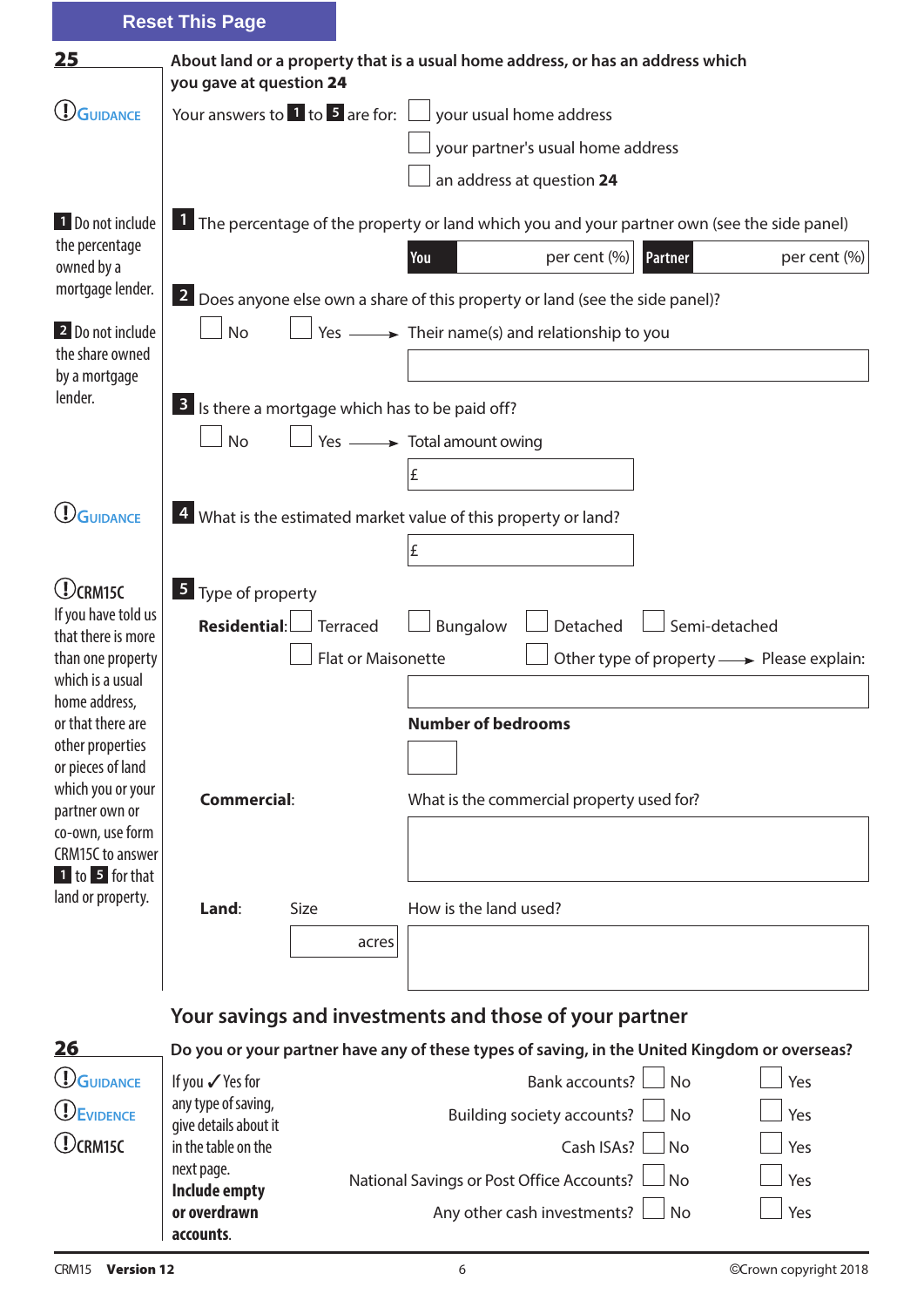|                                                                     | <b>Reset This Page</b> |                                                                |                                     |                                               |                                                                                         |                                                                   |
|---------------------------------------------------------------------|------------------------|----------------------------------------------------------------|-------------------------------------|-----------------------------------------------|-----------------------------------------------------------------------------------------|-------------------------------------------------------------------|
| Name of bank, building<br>society or other holder of<br>the savings |                        | Sort code<br>or<br><b>Branch name</b>                          | <b>Account</b><br><b>Number</b>     | Type of<br>account                            | <b>Balance</b>                                                                          | In whose<br>name is the<br>account?                               |
|                                                                     |                        |                                                                |                                     |                                               | £                                                                                       | You<br>Your<br>Joint<br>Partner                                   |
|                                                                     |                        |                                                                |                                     |                                               | Overdrawn                                                                               |                                                                   |
|                                                                     |                        |                                                                |                                     |                                               | £                                                                                       | You<br>Your<br>Joint<br>Partner                                   |
|                                                                     |                        |                                                                |                                     |                                               | Overdrawn                                                                               |                                                                   |
|                                                                     |                        |                                                                |                                     |                                               | £                                                                                       | You<br>Your<br>Joint<br>Partner                                   |
|                                                                     |                        |                                                                |                                     |                                               | Overdrawn                                                                               |                                                                   |
|                                                                     |                        |                                                                |                                     |                                               | Is the salary, wages or benefits of you or your partner paid to one of the accounts?    |                                                                   |
| (VGUIDANCE                                                          | <b>No</b>              |                                                                |                                     |                                               | Yes — Name of bank, building society or other holder of the savings                     |                                                                   |
|                                                                     |                        | You                                                            |                                     | <b>Partner</b>                                |                                                                                         |                                                                   |
| 27                                                                  |                        | Do you or your partner have any Premium Savings Bonds?         |                                     |                                               |                                                                                         |                                                                   |
| <b>U</b> GUIDANCE                                                   | <b>No</b>              |                                                                | $Yes \longrightarrow$ Holder Number |                                               | <b>Holder Number</b>                                                                    |                                                                   |
| <b>U</b> EVIDENCE                                                   |                        |                                                                |                                     |                                               |                                                                                         |                                                                   |
| $\mathbb{U}$ CRM15C                                                 |                        |                                                                |                                     |                                               | Total value of the Premium Savings Bonds $ E $                                          |                                                                   |
|                                                                     |                        |                                                                |                                     |                                               |                                                                                         |                                                                   |
| 28                                                                  |                        | Do you or your partner have any National Savings Certificates? |                                     |                                               |                                                                                         |                                                                   |
| <b>U</b> GUIDANCE<br>UEVIDENCE                                      | <b>No</b>              |                                                                |                                     |                                               |                                                                                         | Yes — Customer (or Holder's) Number Customer (or Holder's) Number |
| $\bigcup$ CRM15C                                                    |                        | <b>Certificate Number</b>                                      |                                     |                                               |                                                                                         |                                                                   |
|                                                                     |                        |                                                                |                                     |                                               |                                                                                         |                                                                   |
|                                                                     |                        |                                                                |                                     |                                               | Total value of the National Savings Certificates $\mathbf{f}$                           |                                                                   |
| <b>29</b>                                                           |                        |                                                                |                                     |                                               | Do you or your partner own any of these investments, in the United Kingdom or overseas? |                                                                   |
| <b>UGUIDANCE</b>                                                    |                        |                                                                |                                     | Stocks, including gilts and government bonds? | No                                                                                      | Yes                                                               |
| <b>U</b> EVIDENCE                                                   |                        |                                                                |                                     | Shares?                                       | No!                                                                                     | Yes                                                               |
| $\mathbb U$ CRM15C                                                  |                        |                                                                |                                     | Personal Equity Plans (PEPs)?                 | No!                                                                                     | Yes                                                               |
| If you √ Yes,                                                       |                        |                                                                |                                     | Share ISAs?                                   | <b>No</b>                                                                               | Yes                                                               |
| describe each<br>investment and                                     |                        |                                                                |                                     | <b>Unit Trusts?</b>                           | <b>No</b>                                                                               | Yes                                                               |
| its value in                                                        |                        |                                                                |                                     | Investment Bonds?                             | No!                                                                                     | Yes                                                               |
| the table.                                                          |                        |                                                                |                                     | Other lump sum investments?                   | 」No                                                                                     | Yes                                                               |
| <b>Describe each investment</b>                                     |                        |                                                                |                                     |                                               |                                                                                         | Value                                                             |
|                                                                     |                        |                                                                |                                     |                                               |                                                                                         | £                                                                 |
|                                                                     |                        |                                                                |                                     |                                               |                                                                                         | £                                                                 |
|                                                                     |                        |                                                                |                                     |                                               |                                                                                         | £                                                                 |
|                                                                     |                        |                                                                |                                     |                                               |                                                                                         |                                                                   |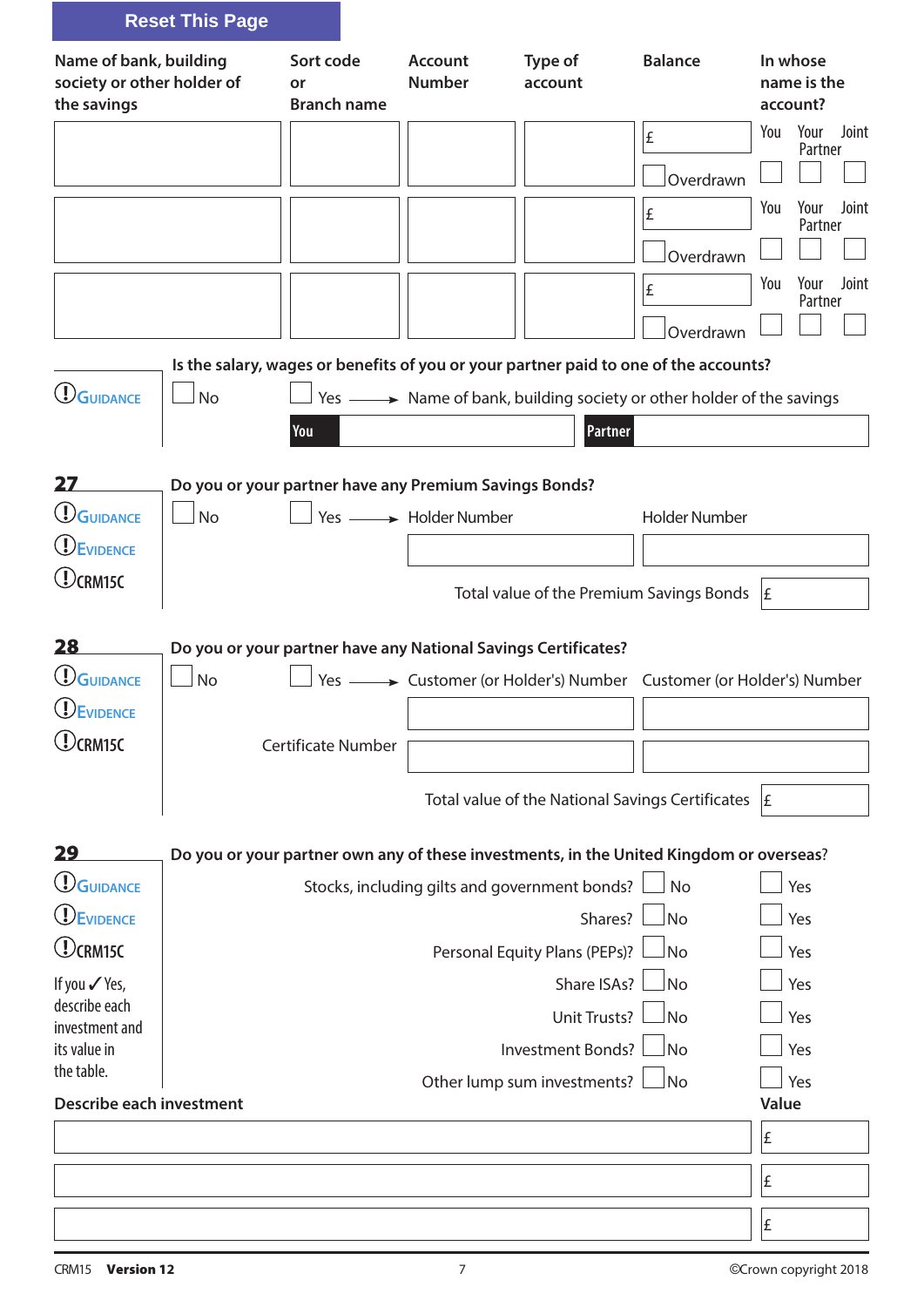|                                           |                              | <b>Reset This Page</b>                                                                                                                                                                                                                                                                                   |                                                             |     |         |          |                                                                                        |                                                                                                                                                                                                                 |     |                |
|-------------------------------------------|------------------------------|----------------------------------------------------------------------------------------------------------------------------------------------------------------------------------------------------------------------------------------------------------------------------------------------------------|-------------------------------------------------------------|-----|---------|----------|----------------------------------------------------------------------------------------|-----------------------------------------------------------------------------------------------------------------------------------------------------------------------------------------------------------------|-----|----------------|
| 30                                        |                              |                                                                                                                                                                                                                                                                                                          |                                                             |     |         |          |                                                                                        | Do you or your partner stand to benefit from a trust fund in the United Kingdom or overseas?                                                                                                                    |     |                |
| <b>U</b> GUIDANCE                         |                              | <b>No</b>                                                                                                                                                                                                                                                                                                |                                                             |     |         |          | Yes $\longrightarrow$ The amount held in the fund                                      | The yearly dividend                                                                                                                                                                                             |     |                |
| <b>U</b> EVIDENCE                         |                              |                                                                                                                                                                                                                                                                                                          |                                                             | £   |         |          |                                                                                        | £                                                                                                                                                                                                               |     | a year         |
| 31<br><b>GUIDANCE</b><br><b>DEVIDENCE</b> |                              | are under a restraint order or a freezing order?<br><b>No</b>                                                                                                                                                                                                                                            | Yes $-$                                                     | You |         |          | Do you or your partner have any income, savings or assets which<br><b>Your Partner</b> |                                                                                                                                                                                                                 |     |                |
| 32                                        |                              | When you answered question 22, did you answer Yes?                                                                                                                                                                                                                                                       |                                                             |     |         |          |                                                                                        |                                                                                                                                                                                                                 |     |                |
| <b>C</b> GUIDANCE                         |                              | <b>No</b>                                                                                                                                                                                                                                                                                                |                                                             |     |         |          |                                                                                        | Yes $\longrightarrow$ You may have to pay a contribution towards your legal aid.                                                                                                                                |     |                |
| 33                                        |                              | Do you, by yourself or with anyone else, own a motor vehicle?                                                                                                                                                                                                                                            |                                                             |     |         |          |                                                                                        |                                                                                                                                                                                                                 |     |                |
| <b>U</b> GUIDANCE                         |                              | <b>No</b>                                                                                                                                                                                                                                                                                                |                                                             |     |         |          | Yes $\longrightarrow$ Provide the Registration Number(s)                               |                                                                                                                                                                                                                 |     |                |
|                                           |                              |                                                                                                                                                                                                                                                                                                          |                                                             |     |         |          | Evidence to support the information you have given                                     |                                                                                                                                                                                                                 |     |                |
| 34                                        |                              | Has a court remanded you in custody?                                                                                                                                                                                                                                                                     |                                                             |     |         |          |                                                                                        |                                                                                                                                                                                                                 |     |                |
| <b>UGUIDANCE</b>                          |                              | No: Goto 36                                                                                                                                                                                                                                                                                              | Yes                                                         |     |         |          |                                                                                        |                                                                                                                                                                                                                 |     |                |
| 35                                        |                              | Will your case be dealt with in a magistrates' court?                                                                                                                                                                                                                                                    |                                                             |     |         |          |                                                                                        |                                                                                                                                                                                                                 |     |                |
| $\mathbb O$ GUIDANCE                      |                              | <b>No</b>                                                                                                                                                                                                                                                                                                | Yes: Goto 37                                                |     |         |          |                                                                                        |                                                                                                                                                                                                                 |     |                |
| 36<br><b>J</b> GUIDANCE                   |                              | Checklist of the evidence you will provide<br>If your case will be heard in a magistrates'<br>court, or it is a committal for sentence or<br>appeal to the Crown Court, and you are on bail<br>You must provide the evidence that you $\checkmark$ in<br>the checklist, with this form: see the quidance |                                                             |     |         |          | about evidence.                                                                        | If your case will be heard in the Crown Court<br>You must provide the evidence that you $\checkmark$ in<br>the checklist, with this form or within 14 days of<br>the date of your application: see the guidance |     |                |
|                                           |                              | about evidence.<br>Question and evidence                                                                                                                                                                                                                                                                 |                                                             | You | Your    |          | <b>Question and evidence</b>                                                           |                                                                                                                                                                                                                 | You | Your           |
| ✔ boxes to show<br>the evidence that      |                              |                                                                                                                                                                                                                                                                                                          |                                                             |     | Partner |          |                                                                                        |                                                                                                                                                                                                                 |     | <b>Partner</b> |
| you will provide.                         | $\overline{\mathbf{2}}$<br>4 |                                                                                                                                                                                                                                                                                                          | Wage slips<br>P60 or tax calculation sheet                  |     |         | 17       |                                                                                        | Board and lodgings if more<br>than £500 a month                                                                                                                                                                 |     |                |
|                                           |                              |                                                                                                                                                                                                                                                                                                          | (form SA302)                                                |     |         | 18<br>19 |                                                                                        | Proof of childcare/<br>maintenance costs                                                                                                                                                                        |     |                |
|                                           | 5<br>6                       |                                                                                                                                                                                                                                                                                                          | Complete financial accounts<br>P11D form (benefits in kind) |     |         | 21       |                                                                                        | P60 or tax calculation<br>sheet (form SA302)                                                                                                                                                                    |     |                |
|                                           | 9                            |                                                                                                                                                                                                                                                                                                          | Private pension documents                                   |     |         | 26       |                                                                                        | As set out in the Guidance                                                                                                                                                                                      |     |                |
|                                           | 10                           |                                                                                                                                                                                                                                                                                                          | Maintenance payments<br>documents                           |     |         | 27       |                                                                                        | Premium Savings Bonds or                                                                                                                                                                                        |     |                |
| <b>Question 11 and</b>                    | 11                           |                                                                                                                                                                                                                                                                                                          | <b>Bank statements</b>                                      |     |         |          |                                                                                        | <b>Bond Record (Summary)</b><br>28 National Savings Certificates                                                                                                                                                |     |                |
| <b>Question 12:</b><br>When you provide   |                              | 12 Rent from another property:                                                                                                                                                                                                                                                                           | bank statements                                             |     |         |          |                                                                                        | or Passbook                                                                                                                                                                                                     |     |                |
| bank statements,<br>provide               |                              |                                                                                                                                                                                                                                                                                                          | Income from other sources:<br>bank statements               |     |         | 29       |                                                                                        | As set out in the Guidance                                                                                                                                                                                      |     |                |
| statements for<br>the last 3 months.      | 15                           |                                                                                                                                                                                                                                                                                                          | Rental, tenancy agreement<br>or mortgage statement          |     |         | 30       |                                                                                        | Original/Certified copy of<br>trust document                                                                                                                                                                    |     |                |
|                                           | 16                           |                                                                                                                                                                                                                                                                                                          | Council Tax document                                        |     |         | 31       |                                                                                        | Restraint or Freezing Order                                                                                                                                                                                     |     |                |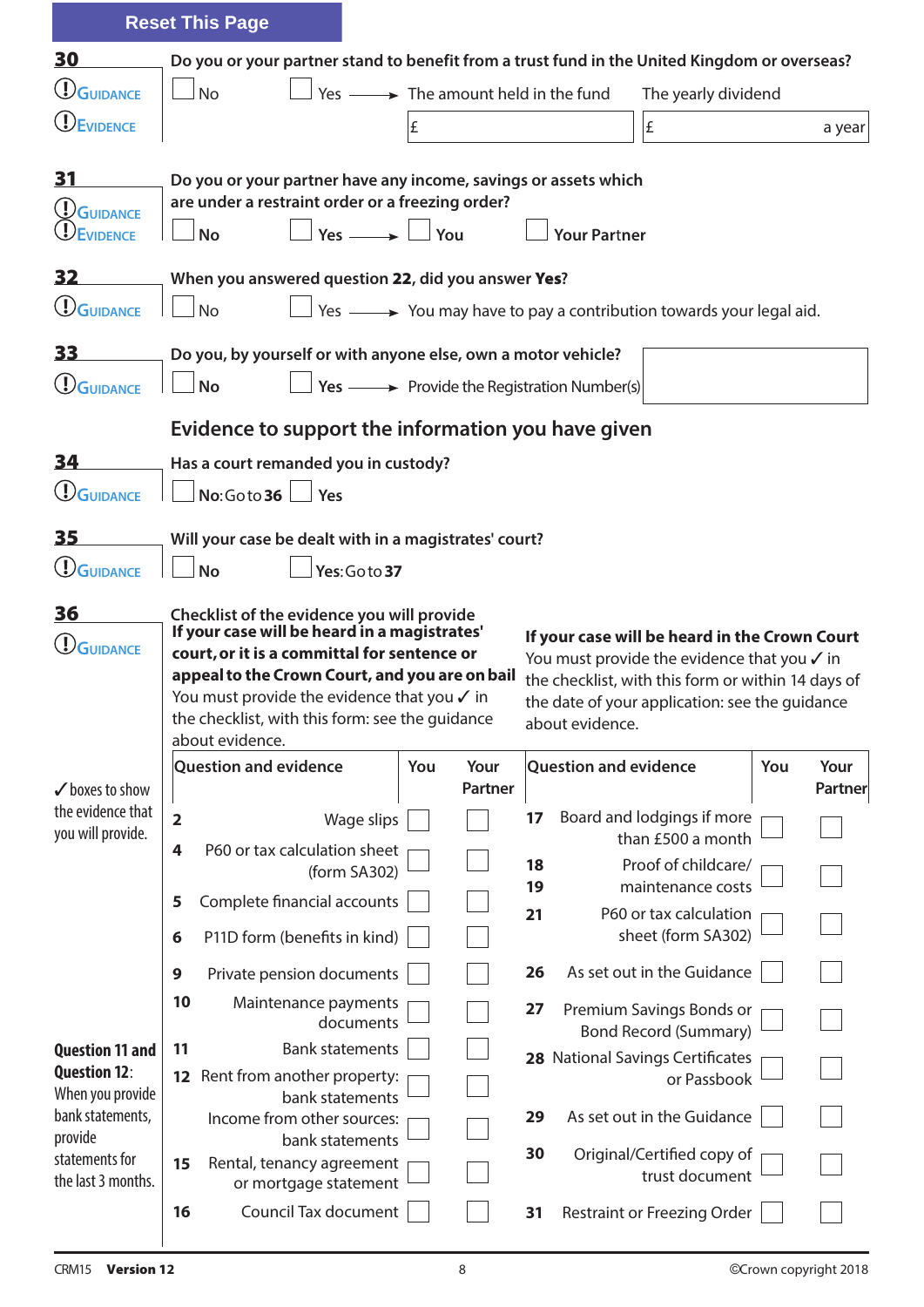|                                                                                                                              | <b>Reset This Page</b>    |                                                                                                                                                                                                                                                                                                                                                                                                                                                                                                                                                                    |      |  |  |  |
|------------------------------------------------------------------------------------------------------------------------------|---------------------------|--------------------------------------------------------------------------------------------------------------------------------------------------------------------------------------------------------------------------------------------------------------------------------------------------------------------------------------------------------------------------------------------------------------------------------------------------------------------------------------------------------------------------------------------------------------------|------|--|--|--|
| 37                                                                                                                           |                           | Have you used form CRM15C when answering any of questions 2, 5, 13, 24, 25, 26, 28 or 29?                                                                                                                                                                                                                                                                                                                                                                                                                                                                          |      |  |  |  |
|                                                                                                                              | <b>No</b>                 | Yes $\longrightarrow$ Please go to page 1 and $\checkmark$ the box under the title to confirm that<br>you are providing form CRM15C.                                                                                                                                                                                                                                                                                                                                                                                                                               |      |  |  |  |
|                                                                                                                              |                           | Declaration by your partner                                                                                                                                                                                                                                                                                                                                                                                                                                                                                                                                        |      |  |  |  |
| 38<br>If your partner is<br>not able to sign<br>this declaration,<br>you should have<br>given the reason(s)<br>at the end of | I declare that            | this form and any form CRM15C is a true statement of all my financial<br>circumstances to the best of my knowledge and belief. I agree to the Legal Aid<br>Agency and HM Courts and Tribunals Service, or my partner's solicitor, checking<br>the information I have given, with the Department for Work and Pensions,<br>HM Revenue and Customs or other people and organisations. I authorise those<br>people and organisations to provide the information for which the Legal Aid<br>Agency, HM Courts and Tribunals Service or my partner's solicitor may ask. |      |  |  |  |
| question 39 on<br>form CRM14.                                                                                                | Personal data             | I understand that the forms guidance which is described on page 1 of form CRM14,<br>explains how the Legal Aid Agency, HM Courts and Tribunals Service and the<br>Ministry of Justice will keep private and protect the personal data which I provide<br>in this form and form CRM 15C. I understand that I may find in the guidance<br>information about how my personal data may be used by these organisations and<br>how I may obtain a copy of the information that the organisations hold about me.                                                          |      |  |  |  |
|                                                                                                                              |                           | I have read the Notice of Fraud at the end of question 39.                                                                                                                                                                                                                                                                                                                                                                                                                                                                                                         |      |  |  |  |
|                                                                                                                              |                           | Signed                                                                                                                                                                                                                                                                                                                                                                                                                                                                                                                                                             | Date |  |  |  |
|                                                                                                                              |                           |                                                                                                                                                                                                                                                                                                                                                                                                                                                                                                                                                                    |      |  |  |  |
|                                                                                                                              |                           | Full name (in BLOCK LETTERS)                                                                                                                                                                                                                                                                                                                                                                                                                                                                                                                                       |      |  |  |  |
|                                                                                                                              | <b>Declaration by you</b> |                                                                                                                                                                                                                                                                                                                                                                                                                                                                                                                                                                    |      |  |  |  |
| 39<br>When you read<br>this declaration,<br>please keep in                                                                   | I declare that            | this form and any form CRM15C is a true statement of my financial circumstances<br>and those of my partner to the best of my knowledge and belief. I understand<br>that this form must be fully completed before a Representation Order can be<br>issued. I understand that if I tell you anything that is not true on this form or the                                                                                                                                                                                                                            |      |  |  |  |

- I may be prosecuted for fraud. I understand that if I am convicted, I may be sent to prison or pay a fine.
- My legal aid may be stopped and I may be asked to pay back my costs in full to the Legal Aid Agency.
- If my case is in the Crown Court, the Legal Aid Agency may change the amount of the contribution which I must pay.

documents which I send with it, or leave anything out:

**Personal data** I understand that the forms guidance which is described on page 1 of form CRM14, explains how the Legal Aid Agency, HM Courts and Tribunals Service and the Ministry of Justice will keep private and protect the personal data which I provide in this form and form CRM15C. I understand that I may find in the guidance information about how my personal data may be used by these organisations and how I may obtain a copy of the information that the organisations hold about me. **Crown Court** I understand that in Crown Court proceedings the information I have given in this form will be used to determine whether I am eligible for legal aid and, if so, whether I am liable to contribute to the costs of my defence under an Income

Contribution Order during my case, or if I am convicted, under a Final Contribution

mind that some parts of it may not apply to you because the declaration is designed to cover several types of court case.

Order at the end of my case, or both.  $\rightarrow$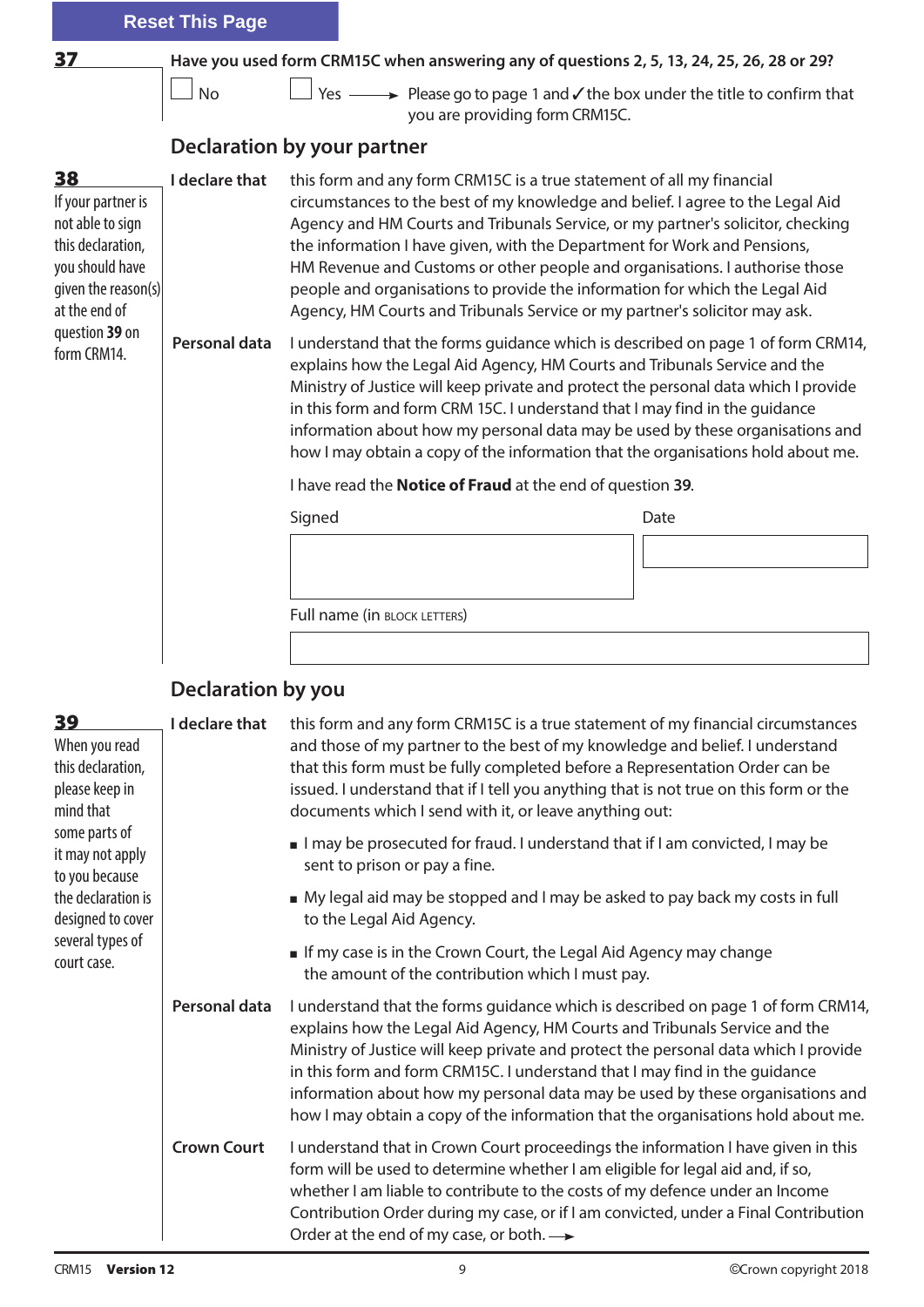|                                                                                                                                                                                                                                                                                                                                                                                                                                                                | <b>Reset This Page</b> |                                                                                                                                                                                                                                                                                                                                                                                                                                                                                                                                            |  |  |  |  |  |
|----------------------------------------------------------------------------------------------------------------------------------------------------------------------------------------------------------------------------------------------------------------------------------------------------------------------------------------------------------------------------------------------------------------------------------------------------------------|------------------------|--------------------------------------------------------------------------------------------------------------------------------------------------------------------------------------------------------------------------------------------------------------------------------------------------------------------------------------------------------------------------------------------------------------------------------------------------------------------------------------------------------------------------------------------|--|--|--|--|--|
|                                                                                                                                                                                                                                                                                                                                                                                                                                                                |                        | I understand that if I am ordered to pay towards my legal aid under an Income<br>Contribution Order, or if I am convicted and ordered to pay under a Final<br>Contribution Order, but fail to pay as an Order instructs me, interest may be<br>charged or enforcement proceedings may be brought against me, or both.                                                                                                                                                                                                                      |  |  |  |  |  |
| Capital means<br>your savings,<br>investments, or<br>property.<br>It is important that<br>you understand<br>that by signing this<br>declaration you<br>agree to the Legal<br>Aid Agency,<br>the courts or your<br>solicitor, contacting<br>your partner<br>to check the<br>information you<br>have given in this<br>form, and in form<br>CRM15C if you<br>complete them.<br>Public<br>representation<br>means a barrister<br>and solicitor who<br>act for you. |                        | I understand that I may have to pay the costs of the enforcement proceedings in<br>addition to the payments required under the Contribution Order, and that the<br>enforcement proceedings could result in a charge being placed on my home.                                                                                                                                                                                                                                                                                               |  |  |  |  |  |
|                                                                                                                                                                                                                                                                                                                                                                                                                                                                | <b>Evidence</b>        | I agree to provide, when asked, further details and evidence of my finances and<br>my partner's, to the Legal Aid Agency, its agents, or HM Courts & Tribunals Service<br>to help them decide whether an Order should be made and its terms.                                                                                                                                                                                                                                                                                               |  |  |  |  |  |
|                                                                                                                                                                                                                                                                                                                                                                                                                                                                | <b>Changes</b>         | I agree to tell the Legal Aid Agency or HM Courts & Tribunals Service if my income or<br>capital or those of my partner, change. These changes include the sale of property,<br>change of address, change in employment and change in capital.                                                                                                                                                                                                                                                                                             |  |  |  |  |  |
|                                                                                                                                                                                                                                                                                                                                                                                                                                                                | <b>Enquiries</b>       | I authorise such enquiries as are considered necessary to enable the Legal Aid<br>Agency, its agents, HM Courts & Tribunals Service, or my solicitor to find out my<br>income and capital, and those of my partner. 'This includes my consent for parties<br>such as my bank, building society, the Department for Work and Pensions, the<br>Driver and Vehicle Licensing Agency or HM Revenue and Customs to provide<br>information to assist the Legal Aid Agency, it's agents or HM Courts & Tribunals<br>Service with their enquiries. |  |  |  |  |  |
|                                                                                                                                                                                                                                                                                                                                                                                                                                                                |                        | I consent to the Legal Aid Agency or my solicitor contacting my partner for<br>information and evidence about my partner's means. This includes circumstances<br>where my partner is unable to sign or complete the form.                                                                                                                                                                                                                                                                                                                  |  |  |  |  |  |
|                                                                                                                                                                                                                                                                                                                                                                                                                                                                |                        | I understand that if the information which my partner provides is incorrect or if my<br>partner refuses to provide information then: if my case is in the magistrates' court,<br>my legal aid may be withdrawn or, if my case is in the Crown Court, I may be liable<br>to sanctions. I understand that the sanctions may result in me paying towards the<br>cost of my legal aid or, if I already pay, paying more towards the cost of my legal<br>aid, or paying my legal aid costs in full.                                             |  |  |  |  |  |
|                                                                                                                                                                                                                                                                                                                                                                                                                                                                |                        | Ending legal aid I understand that I must tell my solicitor and write to the court if I no longer want<br>public representation. I understand that if I decline representation I may be liable<br>for costs incurred to the date when my solicitor and the court receive my letter.                                                                                                                                                                                                                                                        |  |  |  |  |  |
|                                                                                                                                                                                                                                                                                                                                                                                                                                                                | Data sharing           | I agree that, if I am convicted, the information in this form will be used by HMCTS<br>or designated officer to determine the appropriate level of any financial penalty<br>ordered against me, and for its collection and enforcement.                                                                                                                                                                                                                                                                                                    |  |  |  |  |  |
|                                                                                                                                                                                                                                                                                                                                                                                                                                                                |                        | Notice on fraud If false or inaccurate information is provided and fraud is identified, details will be<br>passed to fraud prevention agencies to prevent fraud and money laundering.                                                                                                                                                                                                                                                                                                                                                      |  |  |  |  |  |
|                                                                                                                                                                                                                                                                                                                                                                                                                                                                |                        | Further details explaining how the information held by fraud prevention agencies<br>may be used can be found in the 'Fair Processing Notice', available on the Legal<br>Aid Agency website at: www.justice.gov.uk/legal-aid/make-an-application                                                                                                                                                                                                                                                                                            |  |  |  |  |  |
|                                                                                                                                                                                                                                                                                                                                                                                                                                                                |                        | Signed<br>Date                                                                                                                                                                                                                                                                                                                                                                                                                                                                                                                             |  |  |  |  |  |
|                                                                                                                                                                                                                                                                                                                                                                                                                                                                |                        |                                                                                                                                                                                                                                                                                                                                                                                                                                                                                                                                            |  |  |  |  |  |
|                                                                                                                                                                                                                                                                                                                                                                                                                                                                |                        | Full name (in BLOCK LETTERS)                                                                                                                                                                                                                                                                                                                                                                                                                                                                                                               |  |  |  |  |  |
|                                                                                                                                                                                                                                                                                                                                                                                                                                                                |                        |                                                                                                                                                                                                                                                                                                                                                                                                                                                                                                                                            |  |  |  |  |  |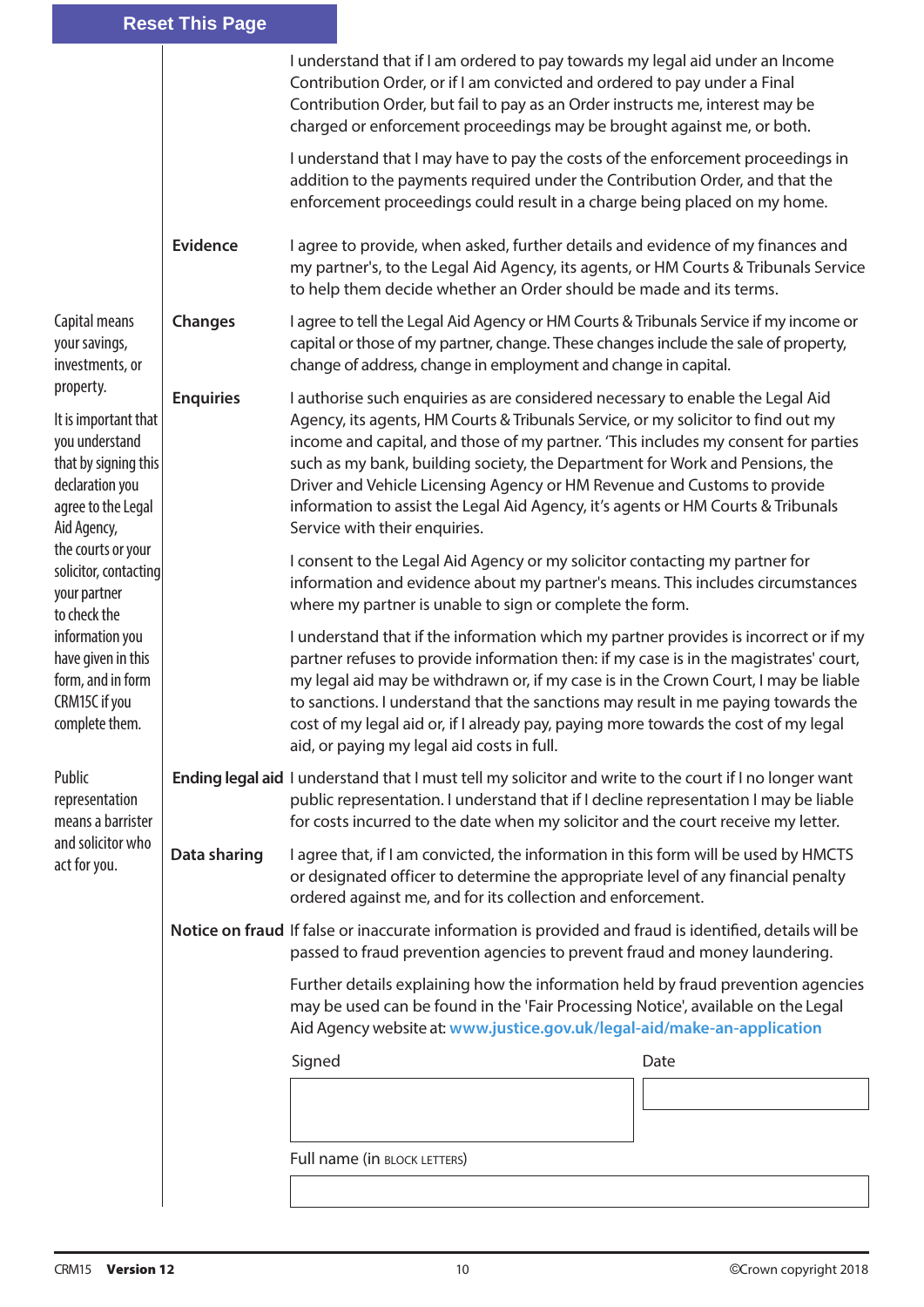# **LEGAL AID AGENCY**

# **PRIVACY NOTICE**

#### **PURPOSE**

This privacy notice sets out the standards that you can expect from the Legal Aid Agency when we request or hold personal information ('personal data') about you; how you can get access to a copy of your personal data; and what you can do if you think the standards are not being met.

The Legal Aid Agency is an Executive Agency of the Ministry of Justice (MoJ). The MoJ is the data controller for the personal information we hold. The Legal Aid Agency collects and processes personal data for the exercise of its own and associated public functions. Our public function is to provide legal aid.

Sometimes the Legal Aid Agency uses contact information to ask customers if they would like to complete a customer service survey to measure customer satisfaction with our services and to inform areas for improvement.

# **About personal information**

Personal data is information about you as an individual. It can be your name, address or telephone number. It can also include the information that you have provided in this form such as your financial circumstances and information relating to any current or previous legal proceedings concerning you.

We know how important it is to protect customers' privacy and to comply with data protection laws. We will safeguard your personal data and will only disclose it where it is lawful to do so, or with your consent.

# **Types of personal data we process**

We only process personal data that is relevant for the services we are providing to you. The personal data which you have provided on this form will be used for the purposes set out below.

# **Purpose of processing and the lawful basis for the process**

The purpose of the Legal Aid Agency collecting and processing the personal data which you have provided on this form is for the purposes of providing legal aid. Specifically, we will use this personal data in the following ways:

- In processing your application for legal aid and determining whether you are eligible for legal aid. In Crown Court proceedings, the information on this form will be used to determine whether you are required to make a contribution towards the costs of this legal aid and to assist the Legal Aid Agency in collecting those contributions, if appropriate.
- If you are convicted, sharing the information on this form with HM Courts and Tribunals Service (HMCTS) or a designated officer to determine the appropriate level of any financial penalty against you, and for its collection and enforcement, if appropriate.
- In assessing claims from your legal representative(s) for payment from the legal aid fund for the work that they have conducted on your behalf;
- **In conducting periodic assurance audits on legal aid files to ensure that decisions have been made** correctly and accurately; and
- In producing statistics and information on our processes to enable us to improve our processes and to assist us in carrying out our functions.

Were the Legal Aid Agency unable to collect this personal information, we would not be able to conduct the activities above, which would prevent us from providing legal aid.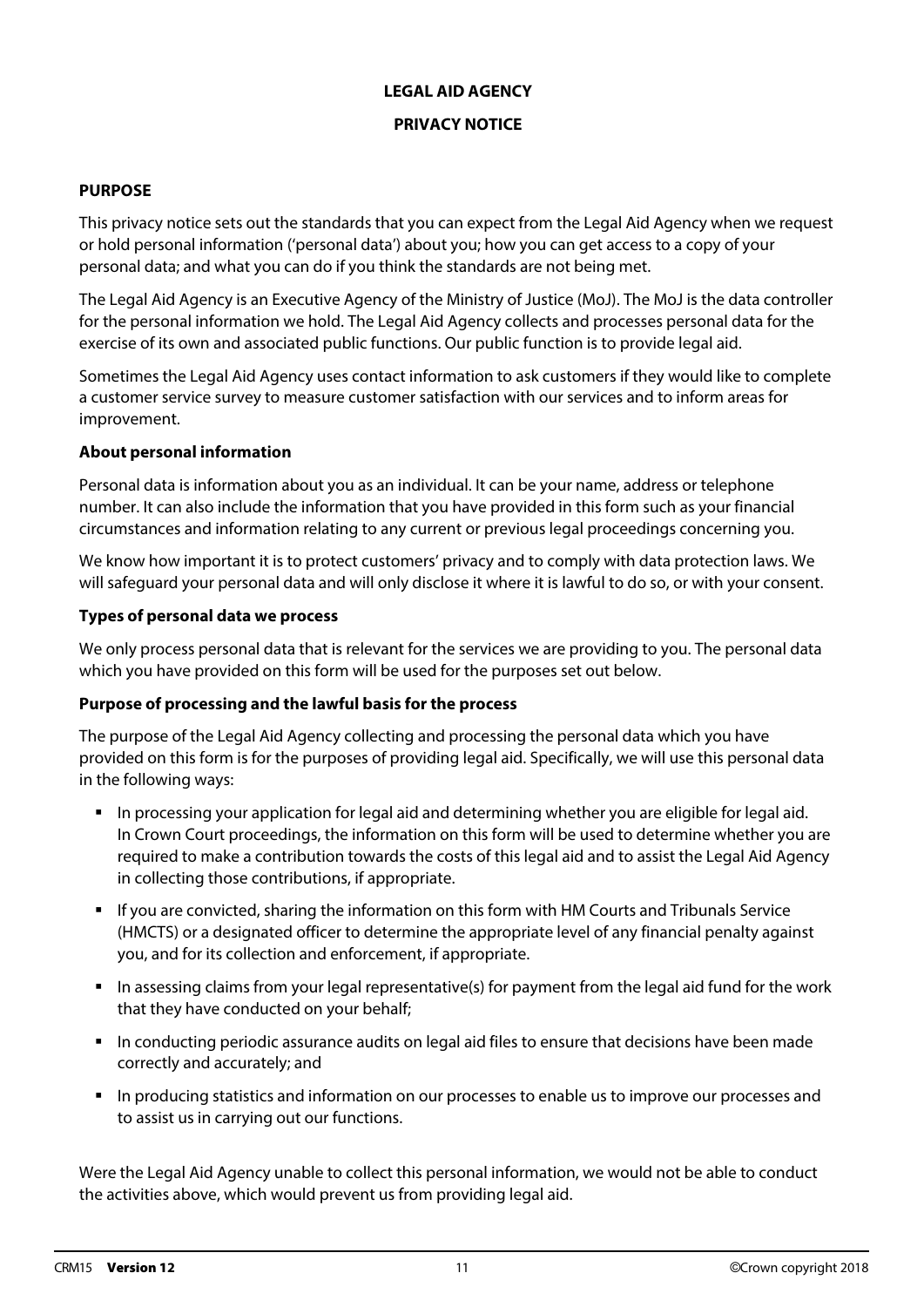The lawful basis for the Legal Aid Agency collecting and processing your personal data is the result of the powers contained in the Legal Aid, Sentencing and Punishment of Offenders Act 2012.

We also collect 'special categories of personal data' for the purposes of monitoring equality, this is a legal requirement for public authorities under the Equality Act 2010. Special categories of personal data obtained for equality monitoring will be treated with the strictest confidence and any information published will not identify you or anyone else associated with your legal aid application.

# **Who the information may be shared with**

We sometimes need to share the personal information we process with other organisations. When this is necessary, we will comply with all aspects of the relevant data protection laws. The organisations we may share your personal information include:

- Public authorities such as: The Driver and Vehicle Licensing Agency (DVLA), HM Courts and Tribunals Service (HMCTS), HM Revenue and Customs (HMRC), Department of Work and Pensions (DWP) and HM Land Registry;
- Non-public organisations such as: Credit reference agencies and our debt collection partners, Rossendales;
- If false or inaccurate information is provided or fraud identified, the Legal Aid Agency can lawfully share your personal information with fraud prevention agencies to detect and to prevent fraud and money laundering; and
- **Amazon Web Services, Inc.**

You can contact our Data Protection Officer for further information on the organisations we may share your personal information with.

#### **Details of transfers to third country and safeguards**

It may sometimes be necessary to transfer personal information overseas. When this is needed, information may be transferred to:

**United States of America** 

Any transfers made will be in full compliance with all aspects of the data protection law.

#### **Retention period for information collected**

Your personal information will not be retained for any longer than is necessary for the lawful purposes for which it has been collected and processed. This is to ensure that your personal information does not become inaccurate, out of date or irrelevant. The Legal Aid Agency have set retention periods for the personal information that we collect, this can be accessed via our website:

#### **<https://www.gov.uk/government/publications/record-retention-and-disposition-schedules>**

You can also contact our Data Protection Officer for a copy of our retention policies.

While we retain your personal data, we will ensure that it is kept securely and protected from loss, misuse or unauthorised access and disclosure. Once the retention period has been reached, your personal data will be permanently and securely deleted and destroyed.

#### **Access to personal information**

You can find out if we hold any personal data about you by making a 'subject access request'. If you wish to make a subject access request please contact:

Disclosure Team Post point 10.38 102 Petty France London SW1H 9AJ